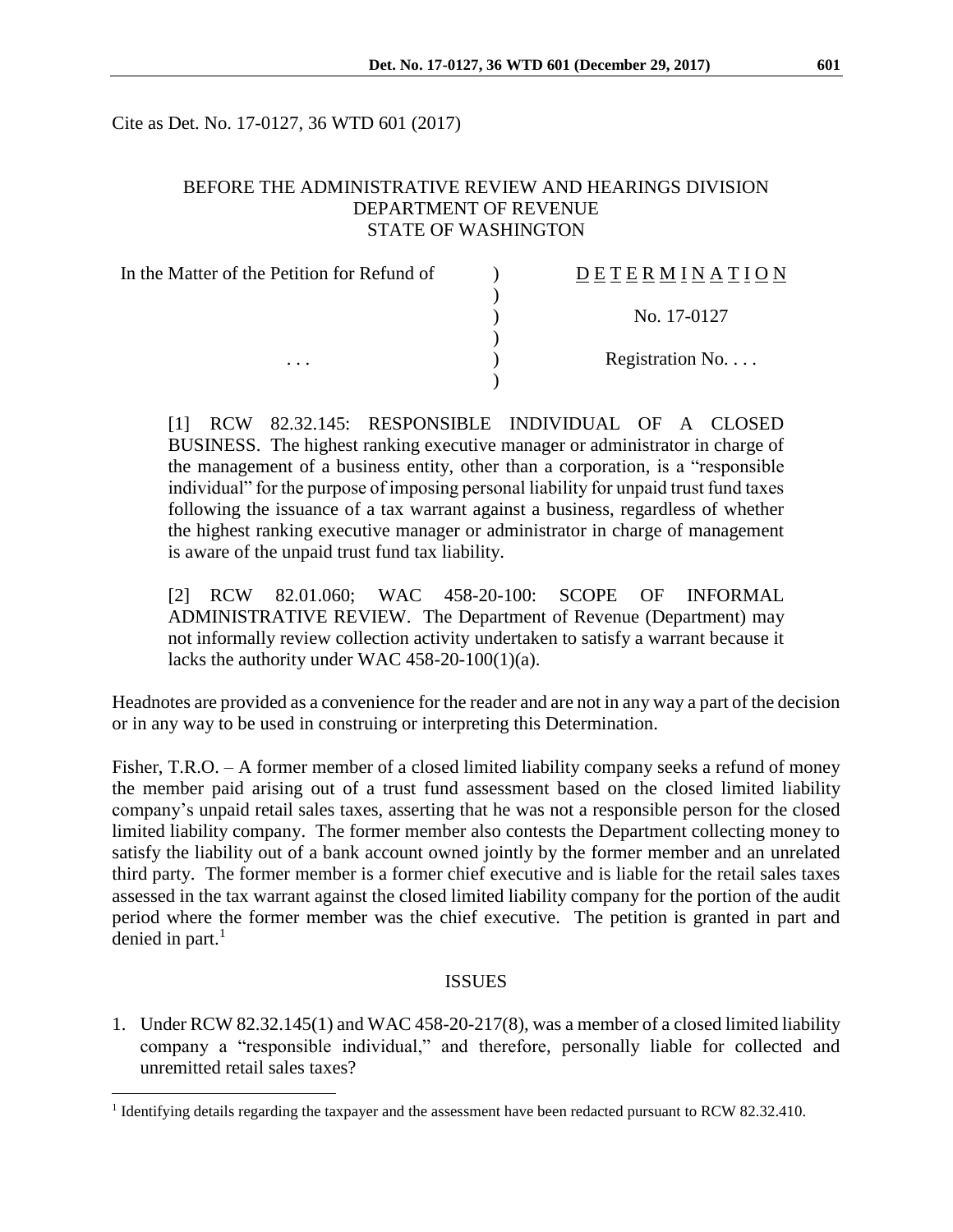2. Under WAC 458-20-100, may the Department's Administrative Review and Hearings Division consider a challenge to how funds were seized after a notice of collection action was issued based on an outstanding tax warrant?

# FINDINGS OF FACT

In 2010, . . . ("Company"), was formed by . . . [Owner]. Company operated a bar and restaurant called . . . ("Bar").

In 2012, . . . ("Taxpayer") and [Owner] executed several documents. In one agreement, entitled "Agreement (Purchase and Sale of a Business)" ("Purchase and Sale Agreement"), [Owner] warrants that he was the owner and operator of Bar, and sold Bar to Taxpayer for \$ . . . . The Purchase and Sale Agreement also indicated that upon closing of the transaction [Owner] would deliver to Taxpayer a Bill of Sale. The Purchase and Sale Agreement also indicates that the Purchase and Sale Agreement represents the entire agreement between [Owner] and Taxpayer, and "that there are no representations, warranties, terms, covenants, or conditions made by any party except as herein expressly contained . . . [, and] no oral agreement or course of conduct to the contrary, shall be deemed an alteration, amendment, or modification of cancellation [of the Purchase and Sale Agreement]." Purchase and Sale Agreement, Section 15, Page 5. In another document, entitled "Bill of Sale of Business" ("Bill of Sale"), Company warrants that it had the full right and title to sell Bar, and sold Bar to Taxpayer; the Bill of Sale does not list a purchase price. Both the Purchase and Sale Agreement and Bill of Sale are dated September 1, 2012. Taxpayer alleges that these agreements were contingent upon Taxpayer obtaining a different kind of visa, [but] nowhere in either the Purchase and Sale Agreement or the Bill of Sale is anything mentioned about a visa contingency.

After executing the agreements, Taxpayer sought to change his immigration status with US Citizen[ship] and Immigration Services. Ultimately, Taxpayer's application was denied. In a letter explaining the decision ("Immigration Notice of Decision"), a representative recited some of the documentation provided by Taxpayer to US Citizen[ship] and Immigration Services: the business license for "[Company], dba [Bar]"; Company's federal tax return forms 941 for payroll taxes; Company's W-3 Forms; Company's corporate income tax return; and Company's bank account statements. The Immigration Notice of Decision also recites that Taxpayer provided documentation of the \$ . . . payment to [Owner].

On April 3, 2013, Taxpayer renewed the business registration for Company. On May 30, 2013, Taxpayer formed . . . ("New Entity"), and hoped to operate Bar under New Entity rather than Company. While operating Bar in 2013, Taxpayer used Company's liquor license while waiting for New Entity to be issued a new liquor license.

On July 2, 2014, the Department of Revenue ("Department") contacted Company in order to review Company's records and tax returns to confirm Company was properly collecting and remitting the appropriate taxes from January 1, 2011, through December 31, 2013. The Department learned that Company had collected retail sales tax throughout the period at issue that it did not remit to the Department, and ultimately assessed Company \$ . . . in retail sales taxes on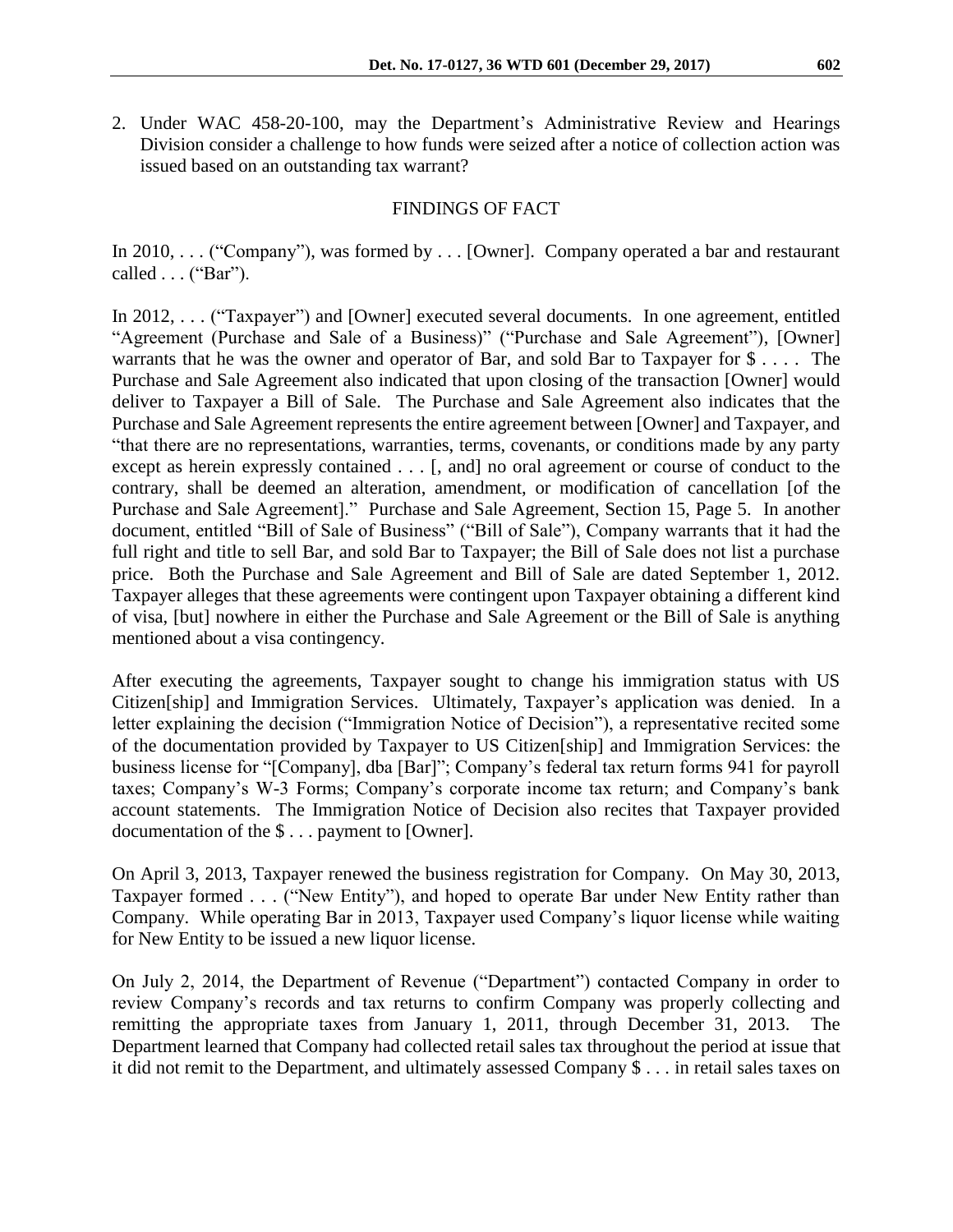December 10, 2014. The assessment went unpaid, and a tax warrant was issued against Company on February 6, 2015. [T]he Department filed the tax warrant as a judgment on February 19, 2015.

On March 31, 2015, Company's tax reporting account was closed with Company's tax warrant remaining unpaid. On August 28, 2015, the Department issued a Trust Fund Accountability Assessment (TFAA), Document No. . . . , and assessed  $\text{\$} \dots$  in retail sales taxes,  $\text{\$} \dots$  in interest, and \$ . . . in a substantial underpayment penalty against Taxpayer personally. When this amount went unpaid, the Department issued Tax Warrant No. . . . ("Warrant") against Taxpayer on October 26, 2015. On February 23, 2016, Warrant was filed as a judgment in . . . County Superior Court under Cause No. . . . . Once Warrant was filed, the Department served Notices and Orders to Withhold and Deliver to several financial institutions to obtain payment. The Department ultimately collected all of the money owed under Warrant through garnishing Taxpayer's bank account.

Following satisfaction of Warrant, Taxpayer timely sought a refund of the money taken out of the bank accounts. Taxpayer asserts that because it had no intention of taking over Company, and only wanted to operate Bar under New Entity, Taxpayer cannot be held responsible for Company's unpaid tax liabilities. Taxpayer further argues that the Department improperly seized funds out of an account that was jointly owned by Taxpayer and an unrelated third party.

### ANALYSIS

RCW 82.08.050 requires businesses that make retail sales to collect retail sales tax from their customers and hold it in trust until they pay it to the Department. Sellers who fail to remit collected retail sales tax to the Department are personally liable to the state for the amount of the tax. RCW 82.08.050(3). When a limited liability business entity is dissolved or otherwise terminated owing retail sales tax to the state, and [the Department issues] a tax warrant . . . for the collection of the unpaid retail sales tax before the termination of the entity, the Department may pursue collection of the entity's unpaid trust fund taxes, including penalties and interest on those taxes,<sup>2</sup> against certain "responsible individuals," including the imposition of a TFAA. RCW 82.32.145(1). Personal liability under RCW 82.32.145 may be imposed for state and local trust fund taxes. RCW 82.32.145(2).

Here, the Company collected and failed to remit trust fund taxes to the Department, and after the Department issued warrants against the Company, it was dissolved without payment of its trust fund tax liability. Therefore, under RCW 82.08.050(3), the Department properly determined that the entity was insolvent, and that personal liability could be properly imposed under RCW 82.32.145 against any or all of the responsible individuals.

 $\overline{a}$ 

<sup>2</sup> Taxpayer contends the Department improperly included penalties and interest in its assessment against Taxpayer. Because RCW 82.32.145(1) specifically requires the imposition of penalties and interest assessed on unpaid trust fund taxes against a responsible person, and because we find that Taxpayer was a responsible person, we reject this argument. *Compare* RCW 82.32.145(1) (where the Department issues a warrant for the collection of unpaid trust fund taxes from a limited liability business and the business has been terminated, abandoned, or insolvent, the Department may pursue collection of the unpaid taxes, **including penalties and interest** on those taxes, against responsible individuals) . . . *with* RCW 82.32.140 (a successor to a predecessor business that did not have a warrant issued against it for unpaid trust fund taxes is only subject to the taxes of the predecessor, **not penalties and interest** assessed on those taxes) . . ..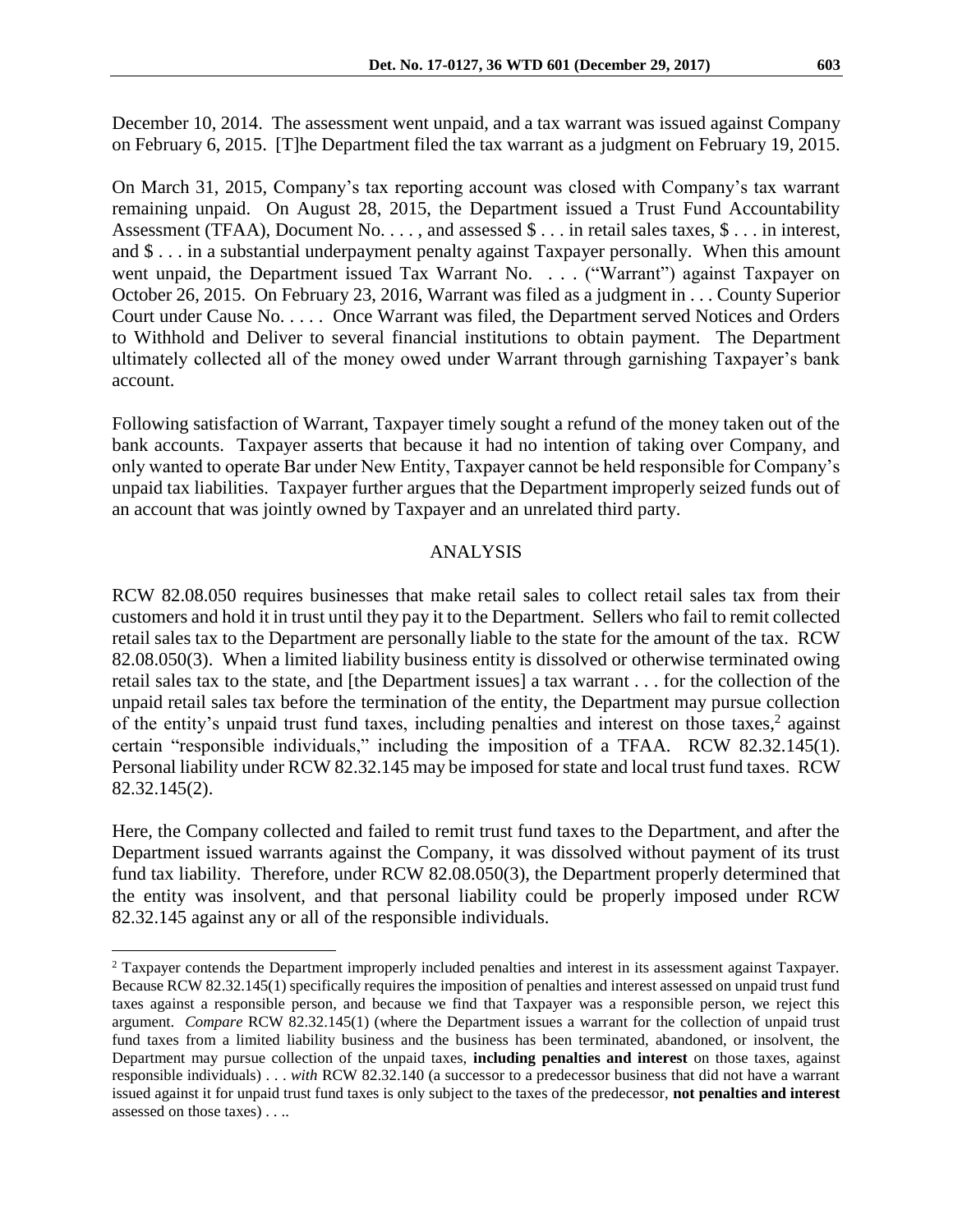A "responsible individual" is "any current or former officer, manager, member, partner, or trustee of a limited liability business entity, with an unpaid tax warrant issued by the department." RCW  $82.32.145(9)(g)(i)$ . RCW  $82.32.145$  imposes personal liability for unpaid trust fund taxes on those specified individuals, in relevant part, as follows:

For a responsible individual who is the current or former chief executive or chief financial officer, liability under this section applies regardless of fault or whether the individual was or should have been aware of the unpaid trust fund tax liability of the limited liability business entity.

RCW 82.32.145(3)(a). A responsible individual who is a chief executive or chief financial officer is only liable for trust fund tax liability accrued during the period he or she was acting in those roles. RCW 82.32.145(4)(a); *see also* Det. No. 14-0238, 34 WTD 346 (2015).

"Chief executive" means "[t]he president of a corporation; or for other entities or organizations other than corporations or if the corporation does not have a president as one of its officers, the highest ranking executive manager or administrator in charge of the management of the company or organization." RCW 82.32.145(9)(a).

Taxpayer asserts he never intended to own Company – instead, Taxpayer intended to run Bar under New Entity. Taxpayer argues that because it was not the parties' intention for Taxpayer to take over Company, Taxpayer is not a responsible individual. Under the terms of the Purchase and Sale Agreement, [Owner] warranted that he was the owner and operator of the Bar, and agreed to sell and transfer the Bar to Taxpayer. Conversely, under the terms of the Bill of Sale, Company purported to sell the Bar to Taxpayer; [Owner] signed for Company. Accordingly, the weight of the evidence shows that Taxpayer purchased Company and that Company operated the Bar. In the Immigration Notice of Decision, U.S. Citizenship and Immigration Services noted that Taxpayer provided the "business license for the previous existing business [Company] dba [Bar]" when applying for a change in immigration status, in addition to Company's federal tax return forms 941 for payroll taxes, Company's W-3 forms, Company's corporate income tax return, and Company's bank account statements.

Furthermore, Company operated Bar, making it immaterial to distinguish between the two during the period at issue. On August 3, 2013, Taxpayer himself completed the business license renewal for Company. Taxpayer used Company's liquor license while waiting for the Washington State Liquor and Cannabis Board to issue Taxpayer's New Entity a liquor license. Taxpayer possessed Company's confidential tax and financial information, and Company filed all tax returns pertaining to taxable transactions occurring at the Bar. Most importantly, Company collected retail sales tax on retail sales occurring at the Bar and failed to remit all of these taxes to the Department, keeping trust funds for the Company's use. Based on the facts of this case, we conclude that Taxpayer bought Company from [Owner], and was thereafter in charge of managing Company with the intention of moving all of Company's assets to Taxpayer's New Entity.<sup>3</sup>

 $\overline{a}$ 

<sup>3</sup> Taxpayer contends that because Taxpayer's visa status was not changed, the sale of Bar never was closed. This provision appears nowhere in either the Purchase and Sale Agreement and Bill of Sale. Even if we assume this agreement was made orally, the Purchase and Sale Agreement expressly disclaims any representations, warranties, terms, covenants, or conditions not contained in the Purchase and Sale Agreement, so such an oral agreement was not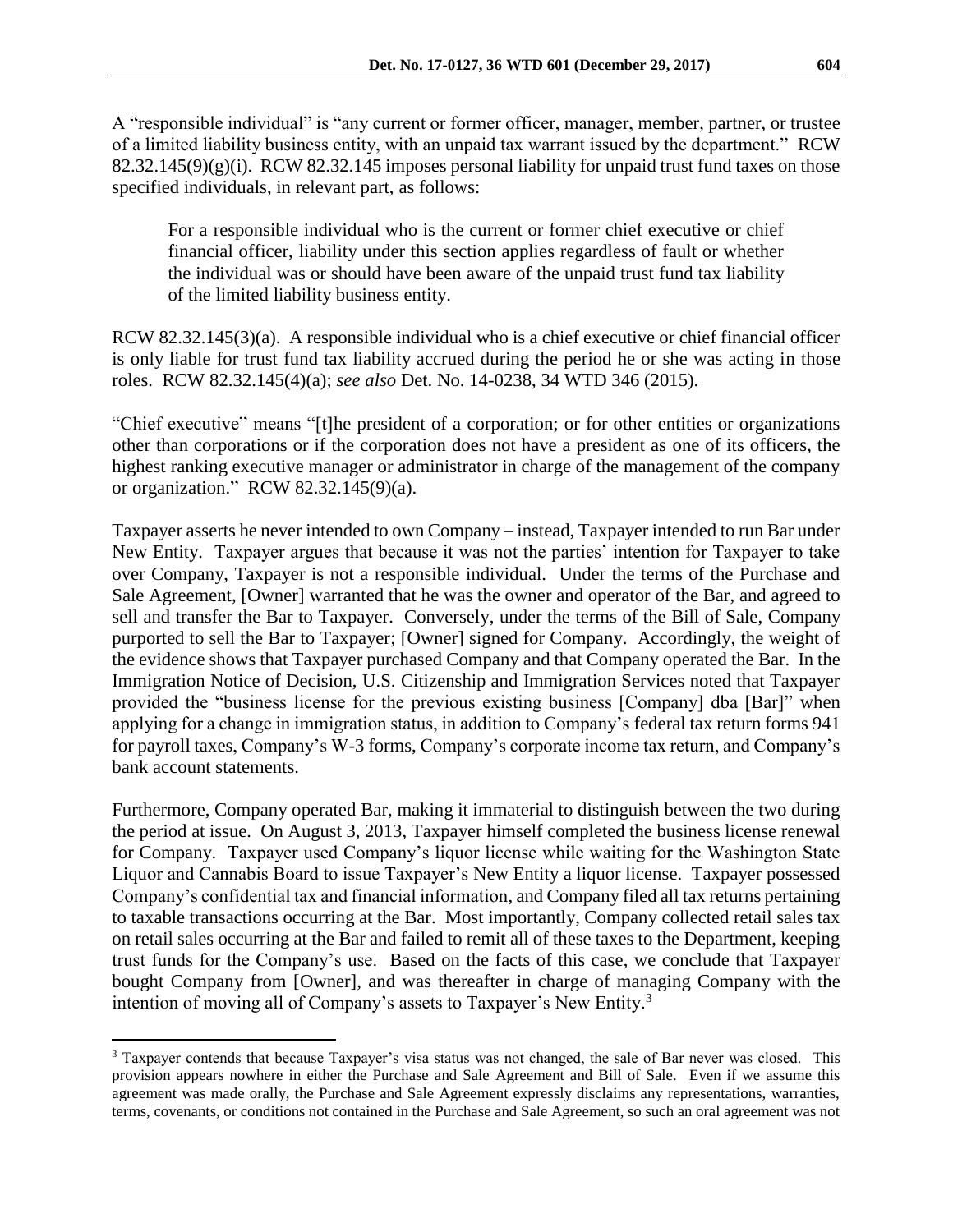As a member of Company, Taxpayer is a responsible person under RCW 82.32.145(9)(g)(i). Because Taxpayer was in charge of managing Company as of September 1, 2012, Taxpayer is also a former chief executive of Company. RCW 82.32.145(9)(a). Because Taxpayer is a responsible person who is a former chief executive, Taxpayer is liable for the unpaid trust taxes, the collected and unremitted retail sales taxes, and the penalties and interest on those taxes, assessed against Company. RCW 82.32.145(3)(a).

However, the Department assessed against Taxpayer all the retail sales taxes from the entire audit period from January 1, 2011, through December 31, 2013. RCW 82.32.145(4)(a) limits a former chief executive's liability for unpaid trust taxes of a defunct entity "only for trust fund tax liability accrued during the period that he or she was the chief executive . . . ." The evidence shows Taxpayer took ownership of Company on September 1, 2012. Accordingly, the Department erred when it assessed retail sales taxes accrued by Company between January 1, 2011, through August 31, 2012, against Taxpayer, because Taxpayer was not yet a responsible person or a chief executive of Company. Taxpayer's petition is granted as to the retail sales tax assessed against Company between January 1, 2011, and August 31, 2012.

Taxpayer also protests the Department collecting payment on the assessment from a bank account owned by Taxpayer and an unrelated third party. RCW 82.32.235 provides:

(1) . . . [T]he [D]epartment is authorized to issue to any person, including the [D]epartment, a notice and order to withhold and deliver property of any kind whatsoever when there is reason to believe that there is in the possession of such person, property which is or will become due, owing, or belonging to any taxpayer against whom a warrant has been filed.

. . .

 $\overline{a}$ 

(3)(a) The [D]epartment is authorized to issue a notice and order to withhold and deliver to any financial institution in the form of a listing of all or a portion of the unsatisfied tax warrants filed under this chapter and outstanding warrants under RCW 49.48.086 with the clerk of the superior court of a county of the state, except tax warrants subject to a payment agreement, which is not in default, between the department and the taxpayer.

Here, Tax Warrant . . . was issued against Taxpayer, filed with the Clerk of . . . County Superior Court, and the taxes owed under the Warrant had not been satisfied. The Department was therefore authorized to issue the notice asking Taxpayer's financial institution to deliver to the Department Taxpayer's money, e.g., Taxpayer's property. RCW 82.32.235. Taxpayer contends the Department unlawfully took money out of the joint bank account because the money taken was not only Taxpayer's.

effective if it was made at the time the contract was executed. Furthermore, the fact that the Bill of Sale was executed indicates the sale did close, considering the Purchase and Sale Agreement indicated the Bill of Sale would only need to be delivered at closing.